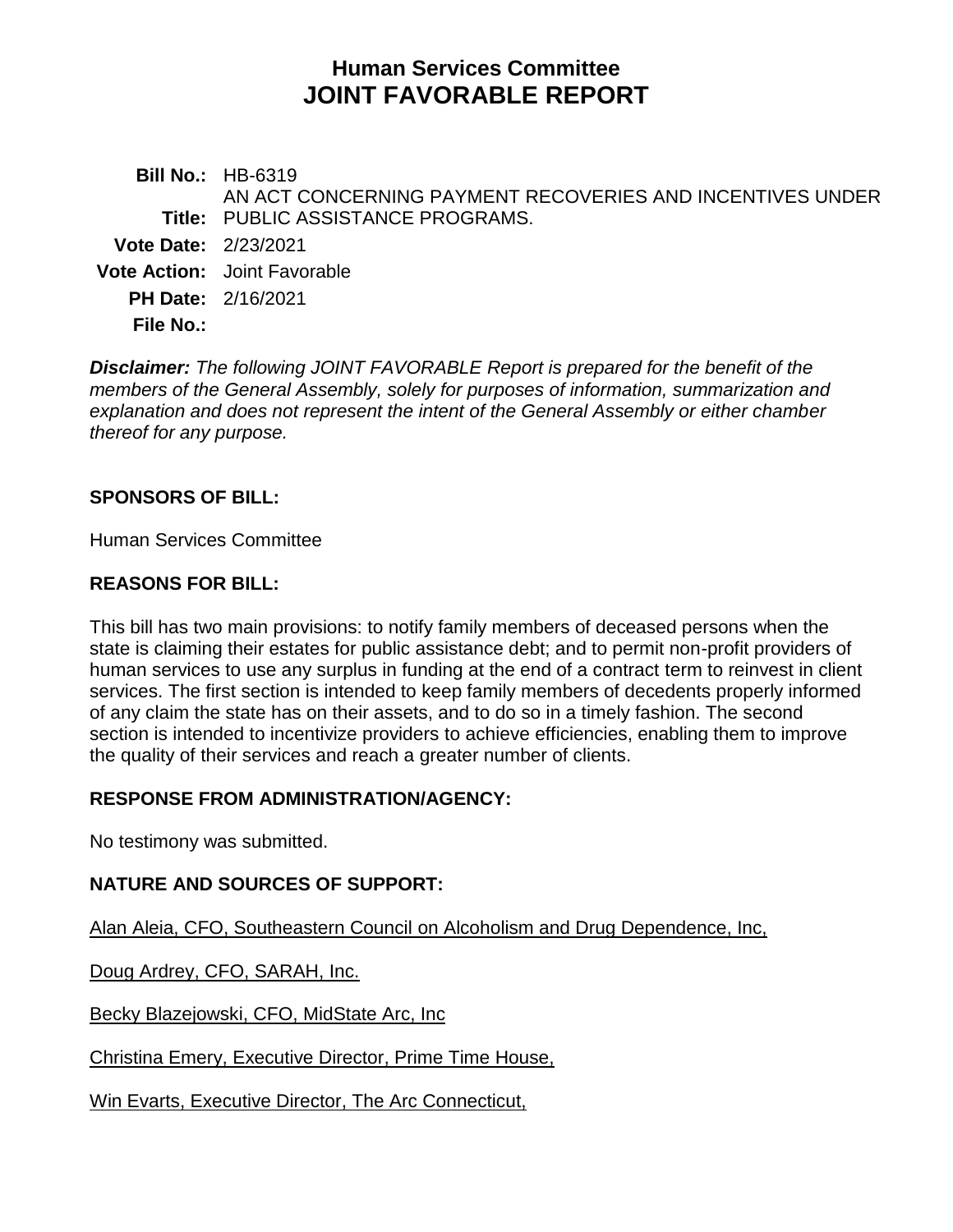Alice Forrester, CEO, Clifford W. Beers Guidance Clinic, Inc.

Tammy Freeberg. Vice President Strategy and Planning, The Village for Families & Children

Nancy W. Gentes, Executive Director, Madonna Place, Inc.

Michelle Grant, Director of Finance of The Caring Community of Connecticut

Linda Iovanna, CEO, MARC Community Resources

Heather Marquis, Goodwill of Western and Northern CT

Pamela Paisey, CEO, Community Residences Inc. (CRI)

Luis B. Pérez, President and CEO, Mental Health Connecticut

Anne Ruwet, CEO, CCARC, Inc

Kristie Scott, CEO, Perception Programs

Ben Shaiken, Manager of Advocacy & Public Policy at the CT Community Nonprofit Alliance

Loraine Shea, President and CEO, Easterseals of Greater Waterbury

Stan Soby, Vice President, Public Policy and External Affairs, at Oak Hill

Stephen Zulli, CFO, Journey Found.

Roberta Cook, President and CEO of BHcare

Heather Gates, President/CEO, Community Health Resources

Kimberly L. Beauregard, President and CEO, InterCommunity Health

Sabrina Trocchi, President/ CEO, Wheeler Clinic Inc

In each of their testimonies, they express support for Section 2 of this bill as it would allow state-contracted nonprofit providers to retain a portion of savings to innovate, invest in programs and find efficiencies. This money could be used in a variety of ways: facility improvements, capital improvements, expansion of services, employee compensation, and program implementation. Ms. Paisey and Ms. Trocchi comment that retaining savings from the prior year would allow agencies greater flexibility in how cost savings and efficiencies can be best applied, rather than spending funds in fear of losing them. All of the testifiers agree that the Innovation Incentive Program is a creative way to support nonprofits considering the State's fiscal challenges. If implemented, this program would be monumental in helping to fiscally stabilize nonprofits who have been impacted deeply by this pandemic. In each of their testimonies, they express how the COVID pandemic, has "demonstrated exactly how illogical it is that nonprofits were forced to pay money back to the State in the midst of a deadly pandemic," especially when standard operating costs were increased. Mr. Ardrey comments